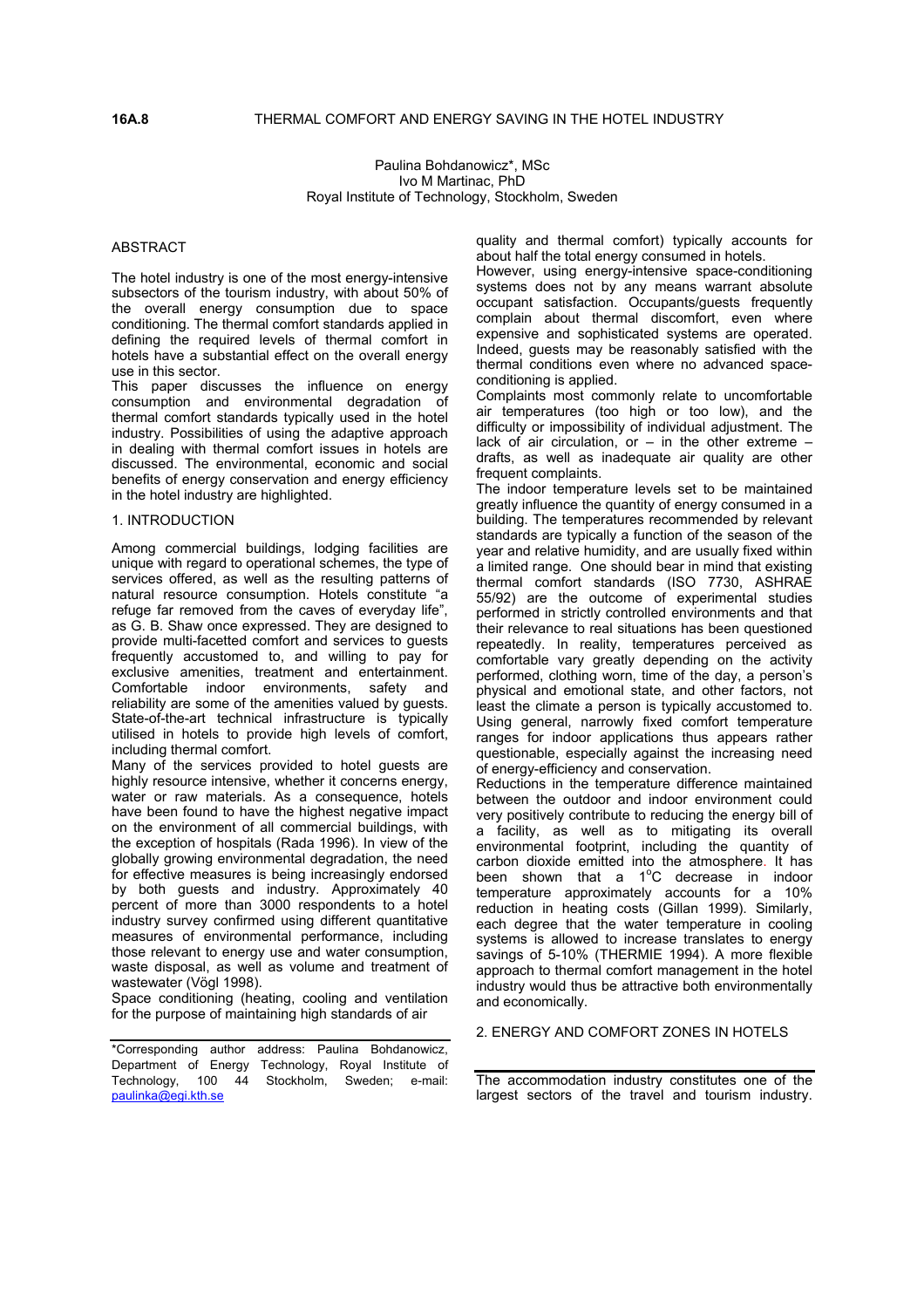There is no recent detailed data on the size of the hotel sector but it can be reasonably estimated at the level of over 360 000 facilities and 30 million beds (IH&RA 2000; JLLSH 2001) worldwide. Premises located in Europe account for almost 50% of the overall global market (IH&RA 2000), and are estimated to consume 39TWh of energy annually (CHOSE 2001). North American hotels represent 22% of the market (IH&RA 2000), and in 1995 all lodging establishments in the United States together used 146.5TWh of energy, which accounted for 9.4% of the total energy consumed in commercial buildings in the US (EIA 1998). Electricity typically accounts for 60- 80% of the energy consumed, while the balance is accounted for by fossil fuel use, mainly natural gas and oil (AH&LA 2001). Facilities located in cold climates tend to exhibit a higher share of fossil fuels in the energy mix (fuel-fired boilers for heating), while facilities in hot climates are more likely to have a higher electricity consumption, due to the prevalence of electric space cooling.

The prevalence of fossil-fuel generated power and the (still) marginal utilisation of renewable energy resources translate into significant emissions of particulates, nitrogen and sulphur oxides and other air pollutants, both locally and globally. Secondary pollution in the form of acid rain causes the acidification of lakes and soils, with negative effects on flora and fauna, human health and man-made structures and products. It is estimated that a typical hotel releases about 160 kg  $CO<sub>2</sub>/m<sup>2</sup>$  of room floor area annually, which is equivalent to about 10 tons of CO2 per bedroom per year (BRESCU 1993). Globally, the hotel industry is responsible for the emission of at least 130 $\cdot$ 10<sup>6</sup> tons of CO<sub>2</sub> annually. In addition, the accidental release of freon-based refrigerants, still commonly found in HVAC systems used in hotels, is a serious threat to the ozone layer.

The need for a more sustainable utilization of energy in the hotel sector needs to be seen in the light of growing concern about the state of the natural environment, as well as a result of increasing energy prices. Energy expenses vary depending on the region as well as type of the hotel. Energy costs expressed in terms of gross hotel revenue currently range from 3-5% for limited-service hotels, to 4-6% for typical full-service properties, and are expected to increase in the future (Pateman 2001). The energy expenses of some historic, luxury and/or urbanboutique hotels are predicted to reach up to 10% of their gross revenue (Pateman 2001). In the mid 1990's the energy expenditure in American hotels was at the level of US\$ 2.08 billion, equivalent to 5.2% of the gross revenue of the entire lodging industry (Wu 1997), while at the end of the millennium the energy utility bill of the sector rose to approximately US\$ 5 billion (Pateman 2001).

Approximately half the total energy used in hotel facilities is consumed by systems and processes responsible for space conditioning (heating, cooling, ventilation and air conditioning). Many of the HVAC systems were specially created or redesigned for the needs of the hotel industry (McDonough et. al 2001). Although hotels (especially those with a lower rating) frequently rely on natural ventilation as a source of fresh air and cooling, sophisticated space conditioning techniques are becoming increasingly common, and often indispensable to satisfy the needs of different thermal zones within hotel facilities. The design of adequate and reliable hotel HVAC systems is a challenging task, typically accounting for 10-12% and 16-18% of capital construction costs for guest rooms and public spaces, respectively (Rutes et al. 2001).

Guest rooms account for 65-85% of the total area of hotels, depending on the type of facility (Lawson 2001), and are in general characterised by energy consumption profiles difficult to predict. Guests are frequently given full control over indoor thermostat settings, individual air conditioning units, as well as operable windows and doors, and these are typically used with little or no concern for energy conservation. Windows and doors are frequently left wide open while cooling or heating systems are operating at full load. Also many (rented) rooms remain unoccupied for prolonged periods of time during the day, while HVAC systems are left running, often at maximum load. While air quality and thermal comfort obviously need to be high whenever a room is occupied, loads should be adjusted to reasonable levels when the room is unoccupied.

Public areas, such as lobbies, conference rooms, dining areas, bars, banquet and disco halls, as well as recreation/sport and health facilities are particularly challenging from thermal comfort and air quality aspects. Systems installed in these enclosures must be able to respond quickly to fluctuating numbers of occupants, and diverse thermal comfort requirements. In addition, service areas, including kitchens, laundries, machine rooms, etc., typically need to be

isolated from public and service areas, e.g. to prevent the transport of odours.

The types of systems installed in a hotel facility, as well as the levels of thermal comfort provided are closely related to the hotel rating, see also Table 1.

Table 1. Minimum HVAC-system requirements for hotels according to World Tourism Organisation (as cited in Lawson 2001)

| Hotel<br>rating      | Service provided                                                                                                                                                                                   |  |  |
|----------------------|----------------------------------------------------------------------------------------------------------------------------------------------------------------------------------------------------|--|--|
|                      | Heating or fan cooling when necessary                                                                                                                                                              |  |  |
| $***$                | Heating or fan cooling when necessary.<br>Central heating and comfort<br>cooling<br>seasonally available.                                                                                          |  |  |
| ***                  | Central heating and comfort cooling<br>seasonally available. Individual heat control<br>in bedrooms. Temperature maintained within<br>the range of 18-25°C.                                        |  |  |
| ****<br>and<br>***** | Central heating and comfort cooling available<br>in entire premise. Individual heat and air<br>conditioning control in all rooms. High quality<br>equipment with very low noise emission<br>level. |  |  |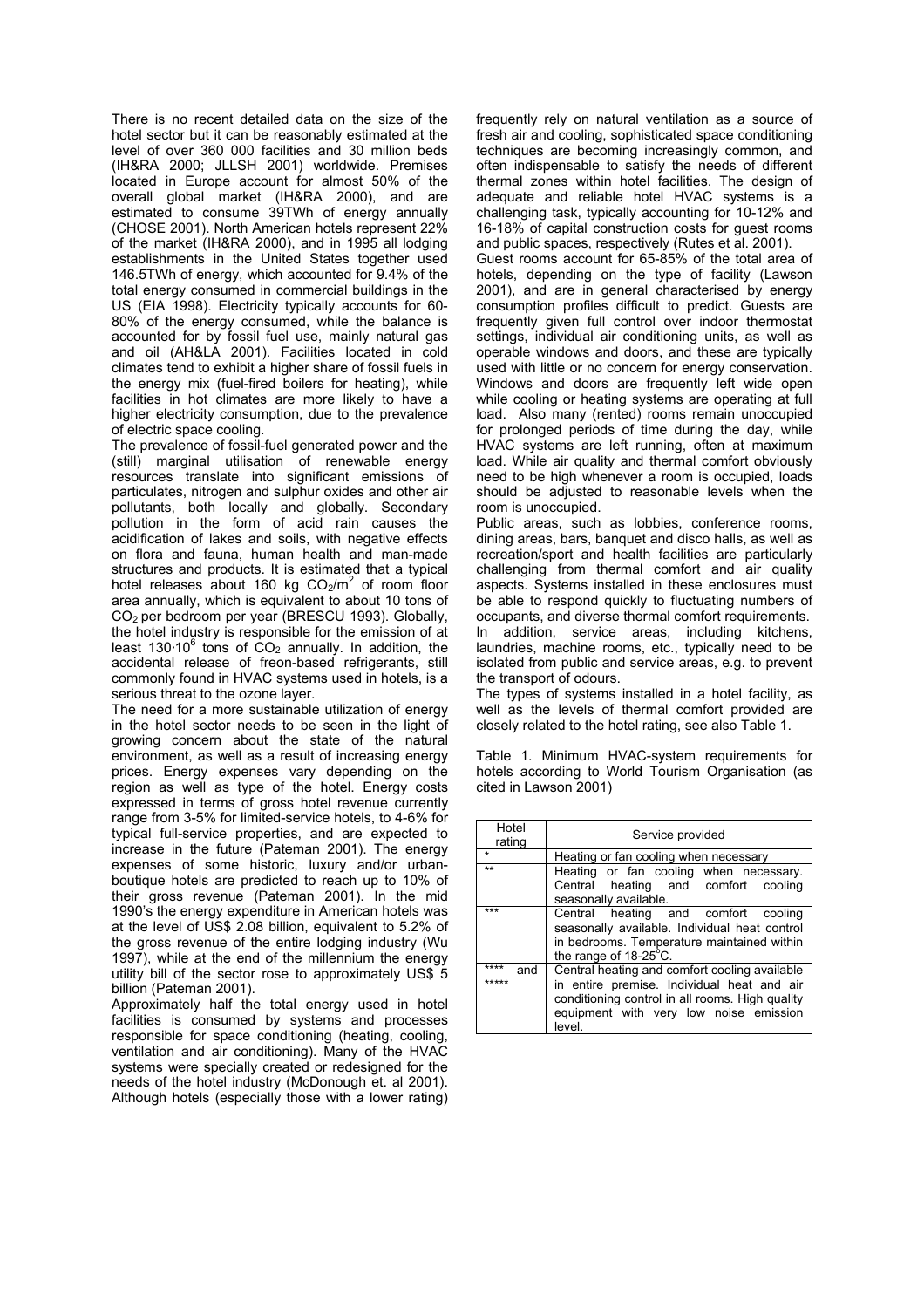### 3. THERMAL COMFORT STANDARDS

Standards concerning thermal comfort relevant for the hotel industry include ASHRAE Standard 55/92 (currently being revised), as well as ISO Standard 7730. The general recommendations in Standard 55/92 relevant to acceptable thermal comfort ranges have been slightly modified by industry to better suit the requirements in various spaces (Table 2).

Table 2. Design temperature and humidity standards for hotel spaces (based on CIBSE recommendations as cited in Lawson 2001)

|                       | Temperature, <sup>o</sup> C |                 |  |
|-----------------------|-----------------------------|-----------------|--|
| Type of space         | Heating                     | Cooling         |  |
|                       | (winter)                    | (summer)        |  |
| Guest rooms           | 24                          | 20-22 (daytime) |  |
| Restaurants           | 21                          | $22 + 1$        |  |
| Conference rooms      | $20 - 21$                   | $22 + 1$        |  |
| Lobby, foyer          | 18-20                       | $27 + 1$        |  |
| Corridors, stairs     | 20                          | 23±1            |  |
| <b>Activity areas</b> | $12 - 16$                   |                 |  |
| Changing areas        | 26-28                       |                 |  |
| Pool area             |                             | $27 - 28$       |  |
| Other areas           | 24-26                       |                 |  |
| Computer etc.         | 18-20                       | $27 + 1$        |  |
| equipment, stores     |                             |                 |  |
| Kitchens              | 15-18                       | 23              |  |

Despite relatively detailed recommendations concerning suitable levels of indoor temperatures in hotel facilities, the relevance and applicability of current standards has been widely questioned. Field investigations on thermal comfort perception have indicated that theoretical, laboratory based thermal comfort models do not always hold in real situations. Recent investigations have shown that the difference between temperatures recommended by ASHRAE and those described as acceptable by occupants can amount to as much as  $5^{\circ}$ C (deDear & Brager 2002), suggesting that the adaptive approach to managing thermal comfort may prove to be more appropriate than what is recommended by current standards.

#### 4. ADAPTIVE APPROACH

The concept of adaptive approach to thermal comfort emerged from a series of field studies performed<br>world-wide, indicating discrepancies between discrepancies temperatures prescribed by standards as comfortable, and those perceived by occupants as acceptable. It was observed that people tend to adjust their behaviour attempting to restore thermal comfort when the latter is decreased in some way. This observation lead to the conclusion that humans are remarkably capable of adapting themselves and their behaviour to changing indoor environments (as they commonly do under varying outdoor conditions), provided that the changes are not extreme, and the occupants are given sufficient time for the adaptation. A correlation between acceptable indoor temperatures and mean outdoor temperatures was established. As a result, a revision of existing standards has been proposed that would account for the human ability to adapt.

Numerous studies and surveys dealing with the perception and management of indoor thermal comfort have been carried out in varying environments. The applicability of the adaptive approach has also been tested in different types of buildings. However, as yet, no detailed investigations have looked into its potential for indoor environments in hotels and other hospitality facilities.

While the benefits of adopting a more flexible, adaptive approach to thermal comfort management in hotels may seem obvious (decreased energy demand and costs, simpler/smaller systems, fewer emissions and thus lower overall environmental impact), more research is necessary to understand how, and to what extent such an approach would be suitable for hotel environments.

In Singapore an investigation was performed to study the and thermal acceptability data based on climate chamber studies performed by de Dear  $(28^{\circ}C,$ RH60%) were compared. New indoor comfort space conditions were suggested at 26°C, RH60%. The office building investigated was 12-storey high, with a total air-conditioned area of 6300m<sup>2</sup>. The DOE-2 code was used for estimating the energy consumption, and the simulations were performed at  $23.5^{\circ}$ C and  $26^{\circ}$ C, respectively. The simulated annual energy consumption is presented in Table 3.

Table 3. Annual energy consumption in an airconditioned office building at different indoor temperatures (Sekhar 1995) acceptance of higher indoor space temperatures as related to thermal comfort, as well as the resulting energy savings (Sekhar 1995). Indoor climate conditions typically  $\overline{f}$ ound in Singapore (23.5 $\degree$ C, RH70%),

| Energy end-use           | Annual energy consumption, MWh |                |  |
|--------------------------|--------------------------------|----------------|--|
|                          | $23.5^{\circ}$ C               | $26^{\circ}$ C |  |
| Space cooling            | 248                            | 216            |  |
| <b>HVAC</b> auxiliaries  | 107                            | 76             |  |
| Lights                   | 227                            | 227            |  |
| Total                    | 583                            | 519            |  |
| Percentage energy saving |                                |                |  |
| Cooling                  | 13%                            |                |  |
| Total                    | 11%                            |                |  |

A reduced energy consumption, preferably supplemented by the utilisation of renewable energy resources, along with a more widespread application of bioclimatic design, would all have a positive environmental impact. It has been estimated that the release of almost 6 million metric tonnes of  $CO<sub>2</sub>$  could be avoided (EPA 2002), if the energy efficiency in American hotels were increased by an average of 30%. A smaller amount of fossil fuels burned would further result in reduced problems with local particulate pollution, as well as lower emissions of sulphur and nitrogen oxides.

More energy-efficient space conditioning could be achieved with maintained or improved thermal comfort, while resulting in lower energy bills and maintenance costs. As mentioned previously, a  $1^{\circ}$ C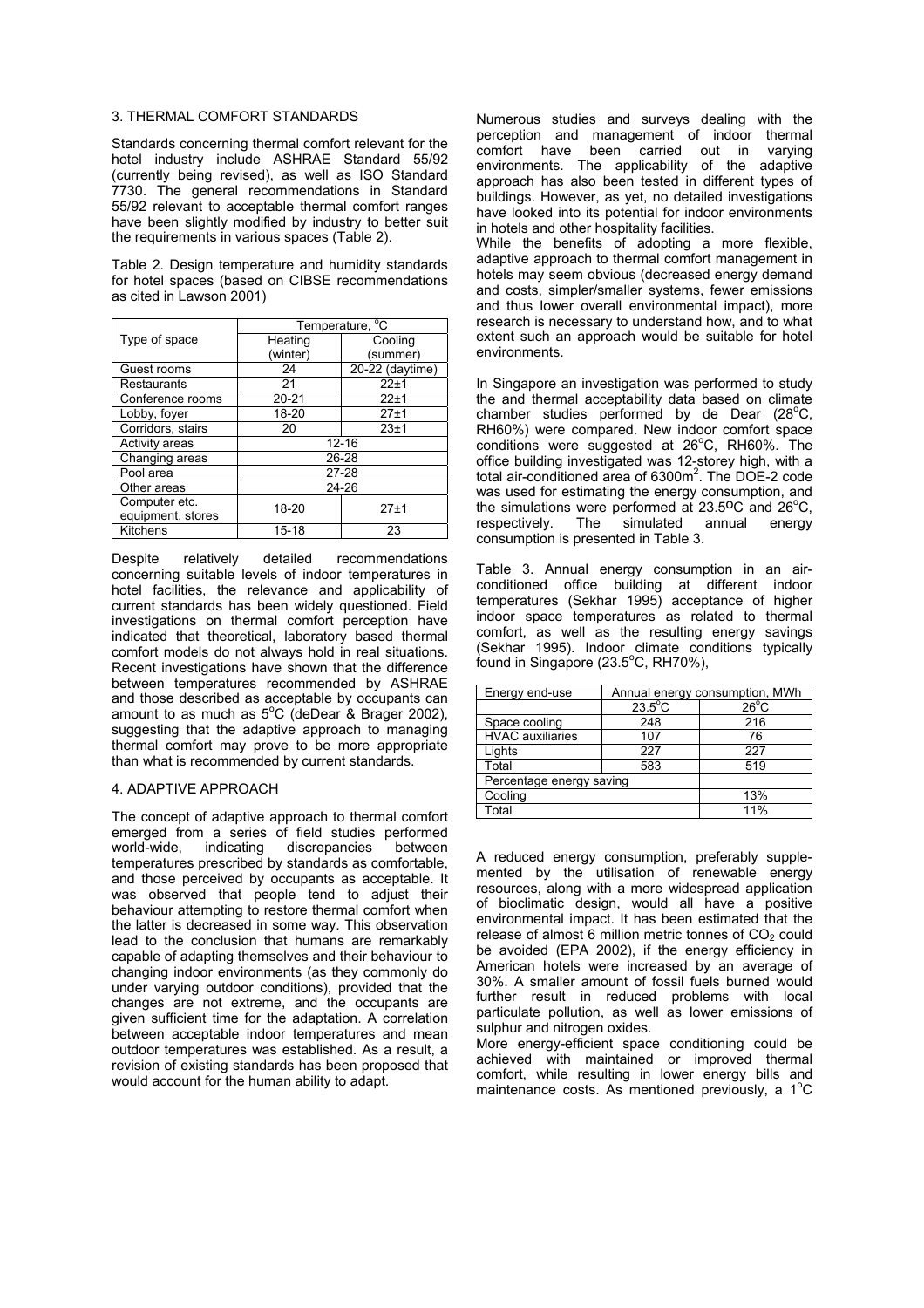decrease in room temperature (during the heating season) is equivalent to approximately 10% lower heating costs (Gillan 1999). An additional lowering of temperatures in unoccupied rooms, can result in heating energy savings in the range of 20-30% (THERMIE 1994). It was further shown that thermal satisfaction in guests can reduce maintenance costs by up to 20% (ASHRAE Transactions 1998 as cited in Levy 1998).

Unfortunately, hotel management are not always as appreciative of adopting methods and technologies promoting energy conservation as they seem to be susceptible to new trends in accounting or security systems. The mistaken perception that energy saving is inherently complicated and prohibitively expensive, is still widely prevalent. On the contrary, it has been shown that modest capital expenditure and good housekeeping can, e.g., result in 20-30% savings on energy bills (Gee 1999). If a similar increase in profits were to be achieved by more conventional means, such as increased sales, the turnover would need to increase by around 12-15% (Gee 1999).

The adaptive thermal comfort approach has already been successfully, although often unconsciously, incorporated, into eco-lodge-type accommodations. Eco-facilities typically cater to travellers with higher than average environmental knowledge and responsibility, prepared to forfeit a great deal of comfort and technical sophistication, including highly artificially conditioned indoor environments, for the sake of enjoying the locations visited at a low environmental cost. Expecting "ordinary" visitors to conventional hotels to promptly adapt to new outdoor and indoor climates is, however, likely to be somewhat more difficult. In the way the adaptive approach to thermal comfort is conceived, it appears to be best suited for indoor occupants accustomed to a specific outdoor climate and its variations. Travellers, however, often criss-cross time and climate zones over short periods of time, and the duration of their stays in climate zones appreciably different from their own may be too short for them to have a chance to adapt. Besides, travellers charged premium amounts for short-term hotel accommodation, typically expect a high level of comfort (including thermal comfort) and service in return.

In exceptional cases, people are prepared to spend appreciable amounts of money on accommodation in environments otherwise considered thermally or otherwise unsuitable, as e.g. in the case of the Ice Hotel in Jukkasjärvi in northern Lapland, Sweden. In this case, the craving for an utterly exotic experience is allowed to dominate, for a short time period (typically a day or two), over the desire for thermal comfort. Indeed, the lack of thermal comfort may be perceived as part of the thrill. The average hotel customer, however, is likely to expect reliable and reasonably controllable indoor comfort, and applying the adaptive thermal comfort in hotels may thus not be quite that easy, as e.g. in office buildings.

# 5. TECHNICAL SOLUTIONS

A compromise may perhaps be achieved by allowing indoor temperatures in hotels to vary more than this is "tolerated" by current standards, and to follow within certain boundaries the outdoor temperature variations, while enabling guests to exercise some degree of control (e.g.  $+/-$  1°C). Should guests require room conditions substantially different from those present, they could e.g. request the hotel staff to individually adjust the level of comfort to something more suitable. A more flexible approach to space conditioning is likely to result in lower overall energy consumption, especially if the default temperature set-points are conservative. In order to increase energy savings even further, HVAC systems should be operated at minimum/economy loads whenever rooms are unoccupied for prolonged periods of time. However, systems should be designed to re-establish acceptable thermal conditions reasonably rapidly. Technically, all of the above-mentioned solutions are possible, and relevant tools are commercially available on the market, including master card/electricity switches, precise thermostat controls, as well as computerised building management systems.

Occupancy sensors were tested in guest rooms in a hotel in Jamaica (Plant 1997). These devices operate on the same principle as master electricity switches, in that all but the most "vital" systems are shut off whenever sensors indicate vacancy. In the case of master electricity switches, most systems (except for minibars, electric sockets for chargers, and base-load space conditioning) are switched off when the guest removes the key card from its socket. By reinserting the key card, full control over all equipment is returned to the guest. In this Jamaican pilot project the air conditioning (AC) cost was reduced by approximately 30%, while the majority of guests remained entirely unaware that the settings of the room AC system had been changed and controlled during their absence (Plant 1997).

Computerised building management systems offer the most comprehensive and sophisticated control over the environment and energy consumption in various hotel spaces. These systems allow for full manipulation of temperature settings, operation of HVAC systems as well as control of other electricitybased appliances straight from the reception desk. Furthermore, when combined with the computerised reservation system, they allow for adjustment of the conditions in the rooms in accordance to predicted<br>occupancy, thereby optimising the energy occupancy, thereby optimising the energy performance of the facility.

## 6. CONCLUSIONS

The accelerating environmental degradation of many sensitive natural (and urban) environments combined with increasing energy prices should both be convincing reasons to increase energy efficiency and to conserve energy and resources, not least in various sectors of the hotel industry. The adaptive approach to thermal comfort management has the potential to